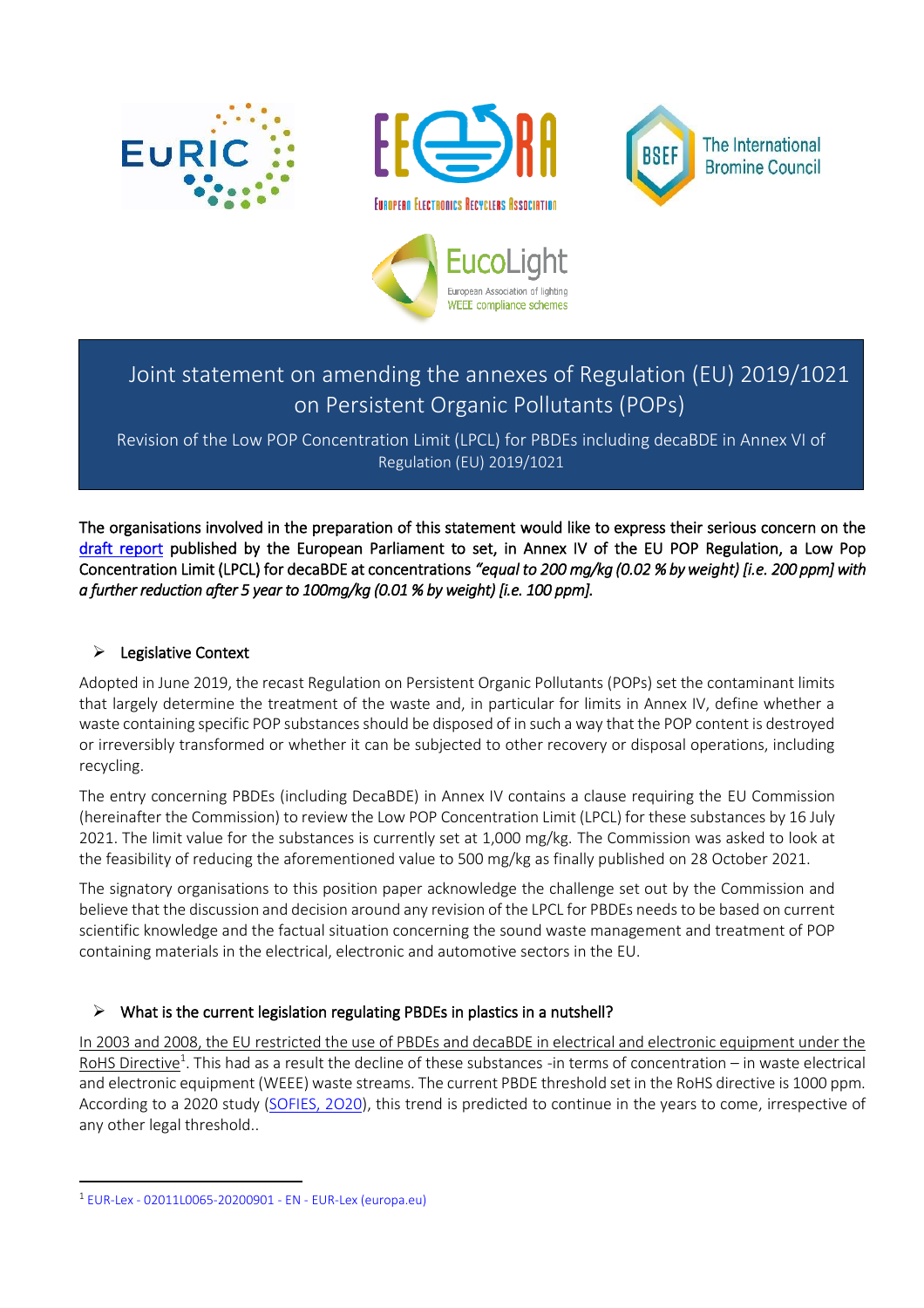Almost a decade later, in 2017, the European Commission adopted a restriction under REACH allowing a level of decaBDE of 1000mg/kg (0.1%) in articles placed on the EU market. This threshold was back then found to be suitable "*to enhance the enforceability of the restriction [and] analytical methods to verify concentration are well established*".<sup>2</sup>

Finally, in 2019, the recast of the EU POP Regulation<sup>3</sup>, included, for PBDEs listed in Annex I of the EU POP Regulation (tetraBDE, pentaBDE, hexaBDE, heptaBDE and decaBDE), an unintentional trace contaminant (UTC) value of 10mg/kg. However, a derogation stating *"for the purposes of the entries on tetra-, penta-, hexa-, hepta- and decaBDE, point (b) of Article 4(1) shall apply to the sum of the concentrations of those substances up to 500 mg/kg where they are present in mixtures or articles,…."* was also included into the above mentioned annex. Recycled plastics are defined as "article".

This derogation, allowing a limit of 0.05% (500 mg/kg) in products, is vital for the recycling industry: it is simply not technically possible to further reduce the UTC level in recycled plastics from WEEE and End-of-life vehicles (ELVs) without significant consequences for the EU technical plastics recycling industry.

In the same 2019 Recast of the POP Regulation, Annex IV set out the LPCL for the PBDEs listed at 1,000 mg/kg with a provision for the Commission to review this limit value and propose legislation to lower the value to 500 mg/kg. This review – as above mentioned - was completed on 28 October 2021.

## ➢ What would be the practical consequences for the recycling industry processing ELVs and WEEE of reducing the LPCL for PBDEs from 1,000 to 500 mg/kg?

Reducing the LPCL to 500mg/kg will undoubtedly have negative consequences for the recycling industry processing ELVs and WEEE for a number of reasons. These reasons include:

- Considerable uncertainties regarding the methods of analysis: Lowering the LPCL to 500mg/kg would also be a challenge from a laboratory standpoint. The current absence of available standards for measuring such low values creates unprecedented uncertainty in the recycling industry. The uncertainty increases the lower the limit value is set. EU's 2030 and 2050 targets can only be achieved if legislation goes hand in hand with standards.
- Increase of recycling costs: A very low limits value result in more laboratory tests for some waste streams which automatically increase the cost of recycling. In turn, higher recycling costs might increase incineration rates, thing which will undoubtedly act as a barrier in reaching the targets set in the new Circular Economy Action Plan (CEAP).
- Create instability within the recycling industry: most of the recycling companies currently located in the EU are new small to medium size companies that are investing on the latest technologies which will allow them to significantly reduce the POP content level of plastics deriving from ELVs and WEEE. These investments involve an element of risk which is calculated based on existing regulations. A constant change of applicable thresholds acts as an immediate disincentive to further invest in state-of-the-art separation technologies to sort brominated from non-brominated plastics. Yet, these investments are essential to turn technical plastics waste into resources, which would otherwise need to be incinerated and add to unnecessary  $CO<sub>2</sub>$ emissions.

<sup>2</sup> RAC and SEAC opinion:<https://echa.europa.eu/documents/10162/b5ac0c91-e110-4afb-a68d-08a923b53275>

<sup>3</sup> 2019 react of EU POPs Regulation: [REGULATION \(EU\) 2019/ 1021 OF THE EUROPEAN PARLIAMENT AND OF THE COUNCIL -](https://eur-lex.europa.eu/legal-content/EN/TXT/PDF/?uri=CELEX:32019R1021&from=EN) of 20 June 2019 - [on persistent organic pollutants \(europa.eu\)](https://eur-lex.europa.eu/legal-content/EN/TXT/PDF/?uri=CELEX:32019R1021&from=EN)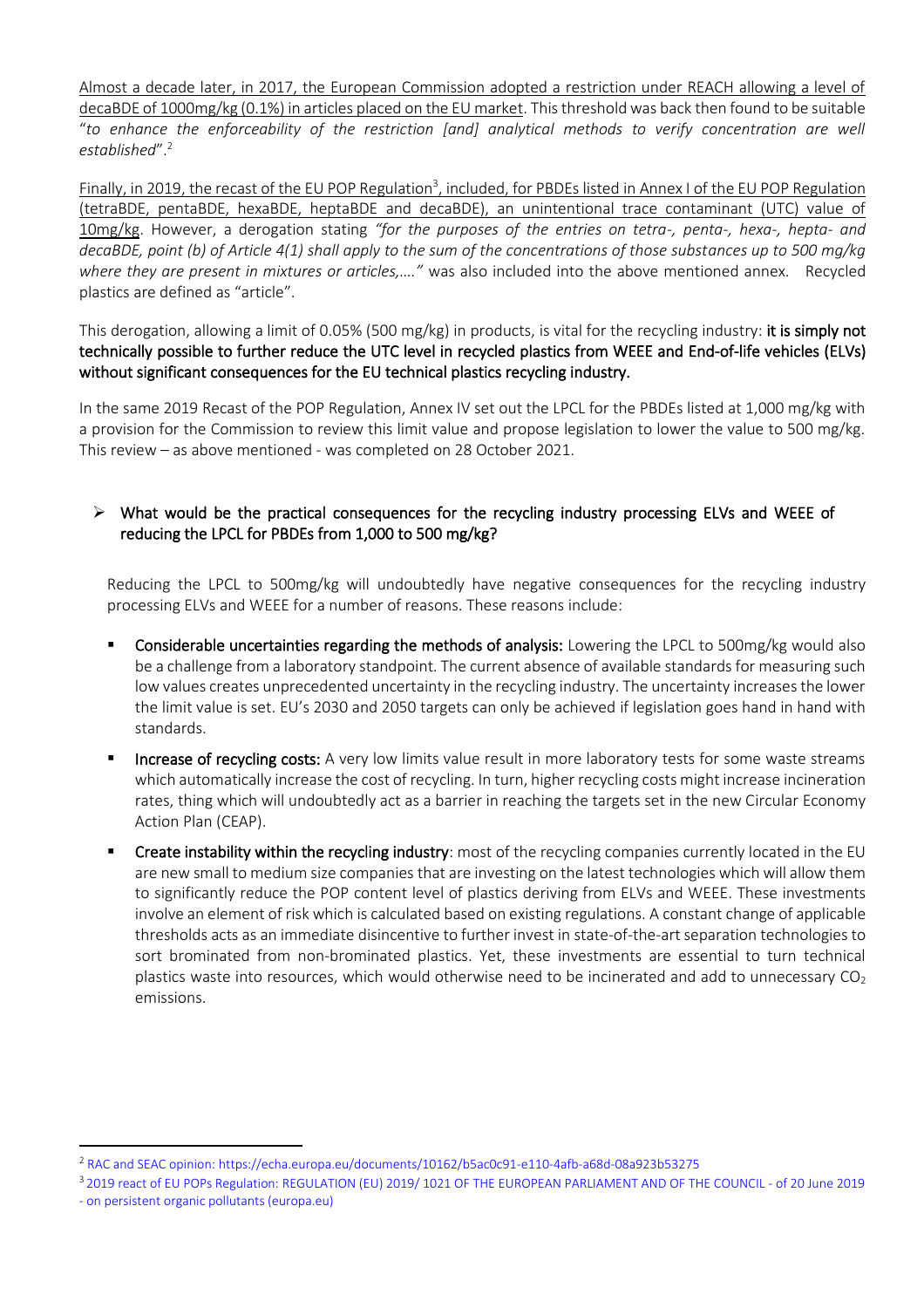The signatories therefore oppose to lower the LPCL to 500 mg/kg while simultaneously state that a limit of 200 mg/kg would result be catastrophic for both from an environmental, material resource and social standpoint. It is in contradiction to the logic of REACH and RoHS and it reduces the Circularity of Tech Plastics.

A period of 3 years – before further lowering the existing LPCL of 1000 mg/kg – is believed to result beneficial both from an environmental and a social standpoint. This transition period is needed to harmonize measurement methods and make further investments in separation techniques to achieve such a limit value of 500 mg/kg.

➢ What would be the practical consequences for Circular Economy and the recycling industry processing ELVs and WEEE of reducing the UTC from 500 mg/kg?

֡֬

#### Should the UTC for PBDEs be reduced from the current limit of 500mg/kg, the consequences would be the following:

- Recycling plastics from WEEE or ELVs in Europe will come to an end: producing recycled plastics containing less than 200 mg/kg of decaBDE is not technically feasible at industrial scale, even for the best performing operators. A targeted dismantling of flame retarded components would neither be feasible nor would it improve the situation. This would effectively halt companies that invested heavily in the development of innovative sorting processes, while bringing no added benefit to the protection of human health or the environment
- **E** Halt innovation: stop innovation efforts to recover more plastics from the WEEE plastics stream, as any lowered UTC threshold value cannot consistently be met with new polymers from the WEEE plastics. It might even result in some recently added innovative new recycled tech-polymers to be taken off the market.
- Larger amounts pushed into undocumented streams: WEEE plastics will be undoubtedly pushed into the "undocumented streams" and the POP BFRs contained in them will not be properly separated and destroyed.
- **EXECT** Record CO<sub>2</sub> environmental benefits stemming from plastics recycling will be eliminated: As outlined by the [Plastics Strategy](http://ec.europa.eu/environment/circular-economy/pdf/plastics-strategy.pdf) itself according to which recycling 1 million tons of plastics equals the  $CO<sub>2</sub>$  savings of taking 1 million cars off the road<sup>4</sup>.
- Recycling industry at a competitive disadvantage: Introduction of lower limit values which are no justified from a technical viewpoint - will reduce the quantity of recycled plastics in the EU and thus promote the use of their primary relatives in the manufacturing process of new products/materials. This is also strongly linked and connected with the fight of the EU COM and EU Parliament to reduce the release of GHG emissions.
- Substantial and direct negative socio-economic impacts for the European plastics recycling industry since plastics recycling is at least 30 times more labour-intensive than options lower in the waste hierarchy, namely incineration<sup>5</sup>. This implies the loss of direct and indirect jobs in the sector. Additionally, there might be problems with the incineration capacities, that already today have limitations to high calorific wastes.

These consequential impacts run contrary to the objectives of the Circular Economy and in particular of the Plastics Strategy. They would *de facto* halt any further investments into plastics recycling from WEEE and ELVs and render impossible any pledge for incorporation of recycled plastics from WEEE and ELVs in new products.

They would further lead to a substantial increase in requirements for incineration capacity in the EU as well as

<sup>4</sup> Figure stemming from th[e joint study made by FEDEREC and ADEME](https://presse.ademe.fr/wp-content/uploads/2017/05/FEDEREC_ACV-du-Recyclage-en-France-VF.pdf) assessing the environmental impacts of recycling using a life cycle assessment (LCA) approach, Final report, April 2017.

<sup>&</sup>lt;sup>5</sup> Figure stemming from the [study made by Bio by Deloitte for Plastics Recyclers Europe.](https://www.plasticsrecyclers.eu/sites/default/files/BIO_Deloitte_PRE_Plastics%20Recycling%20Impact_Assesment_Final%20Report.pdf)